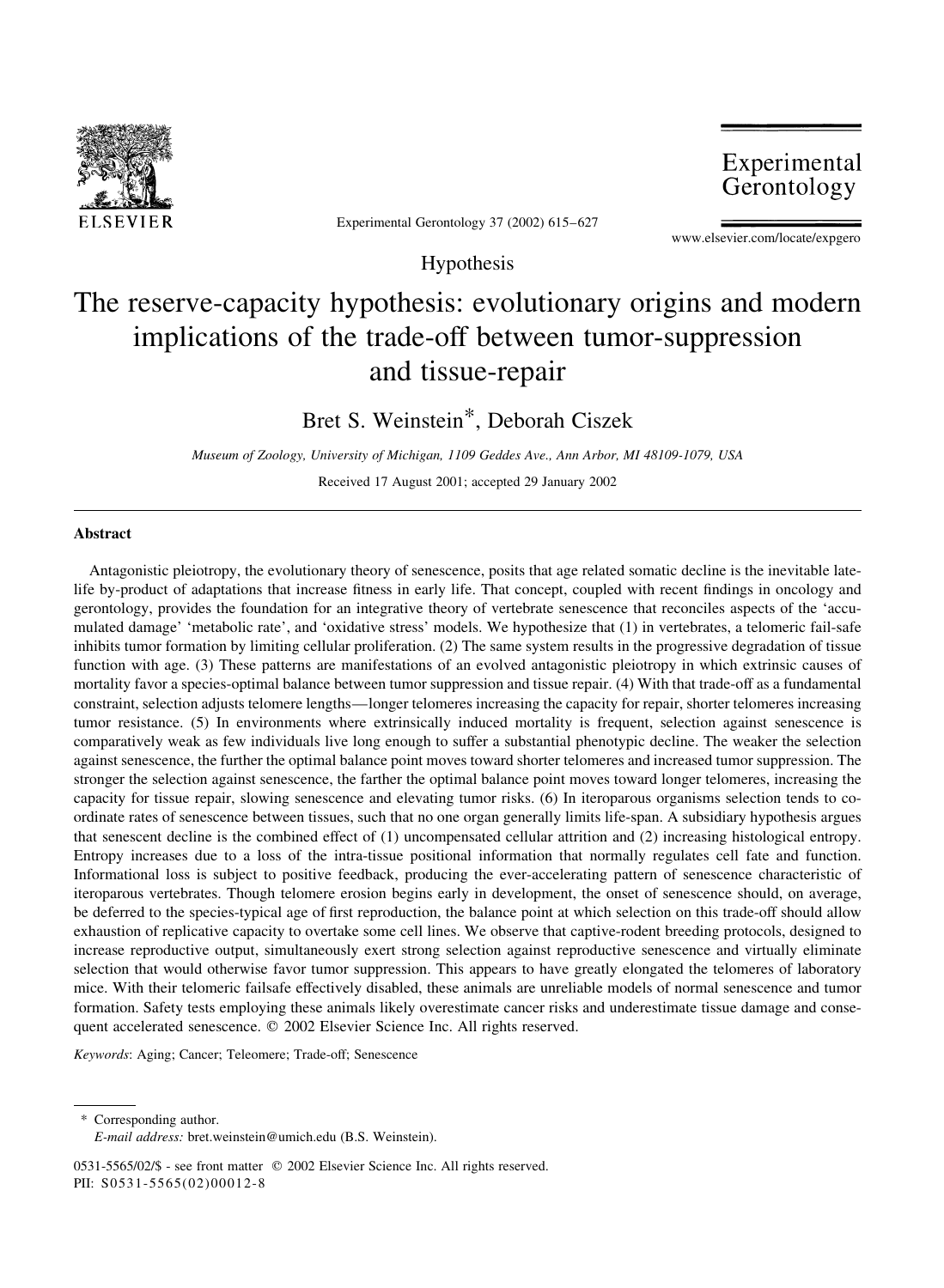## 1. Introduction

Why do we get tumors and Why do we grow old? These questions are part of a larger puzzle: How can a highly differentiated. self-repairing organism composed of millions, billions or trillions of cells live long enough, in a mutagenic environment, to reproduce, without a single cell escaping the developmental program and producing a deadly tumor? Mechanisms that allow for extensive tissue repair while inhibiting the production of tumors are major evolutionary innovations—prerequisites to the evolution of most vertebrate life history strategies.

## 2. Synthesizing two views of the aging process

#### 2.1. Senescence: the evolutionary approach

All else being equal, longer lives provide more reproductive opportunities than shorter lives, therefore natural selection opposes senescence. Compared to the immense challenge of building a self-assembling, ten trillion cell organism (such as a human), maintenance should be relatively simple (Williams, 1957). Yet senescence is pervasive among vertebrates. Elaborating on Medawar (1952), Williams  $(1957)$  explained the evolution and persistence of senescence as follows: absent senescence, all lives would still be finite due to accident, starvation, predation and disease. As individuals are always at risk of death, selection favors early reproductive opportunities over the potential for later ones. Accordingly, selection is never more efficient than at the age of commencement of reproduction (when potential is greatest), declining thereafter. Thus, traits that have beneficial effects in early life will tend to spread, even if inseparably coupled to deleterious later effects. Selection adjusts pleiotropic balances between longevity and youthful vigor: the greater the risk of death between reproductive opportunities, the stronger the bias toward youth, the faster the rate of senescence becomes.

Outside evolutionary biology Williams' argument has been persistently misunderstood to suggest that 'unselected effects' are the evolutionary cause of senescence (e.g. Campisi, 2001; Harley, 1997). Though the force of natural selection declines from the onset of reproduction, selection remains strong throughout the normal reproductive life-span, even as the effects of senescence are becoming increasingly evident. Further, adaptive variation among adult vertebrate forms leaves no doubt that selection retains substantial power *during* the process of senescence. Logical appeals to 'unselected' effects should be restricted to stages of life that were rarely if ever reached in the species' ancestral environment.

Williams (1957) clearly argued that selection continually minimizes deleterious effects that manifest during the period of reproduction and offspring-rearing. If we mistakenly believe that senescence is the product of unselected effects, then we may harbor unwarranted hopes for therapeutic reduction of senescence. Conversely, if we view senescence as the unavoidable costs that remain after selection has acted to minimize harmful effects, then we will correctly view senescence as the same daunting challenge for medical science that it has apparently been for natural selection. Even in the extreme cases of senescent failures that occur so late that they are likely inaccessible to selection (such as Alzheimer's disease), the effects are only out of selective reach because senescence has already evolved. Ricklefs and Finch (1995), extrapolating from mortality rates at the cusp of maturity, concluded that "...if not for aging, 95% of us would celebrate our centenaries and 50% would reach the seemingly astonishing age of 1200 years." It is therefore tautological to claim that senescence results from genetic effects out of selection's reach.

## 2.2. Telomeres and senescence: the experimental approach

Normal somatic cells, in vitro, undergo a limited number of divisions (Hayflick and Moorhead, 1961). The number of population doublings before the 'Hayflick limit' co-varies (between taxa) with lifespan (Rohme, 1981) and may decrease in humans with age (Allsopp et al., 1992; but see Cristofalo et al., 1998). The ends of eukaryotic chromosomes consist of non-coding, repetitive sequences known as telomeres, which shorten slightly with each cell division. Telomere loss may explain the mortality of somatic cell lines, as the erosion of telomeres below a critical length appears to trigger the shutdown of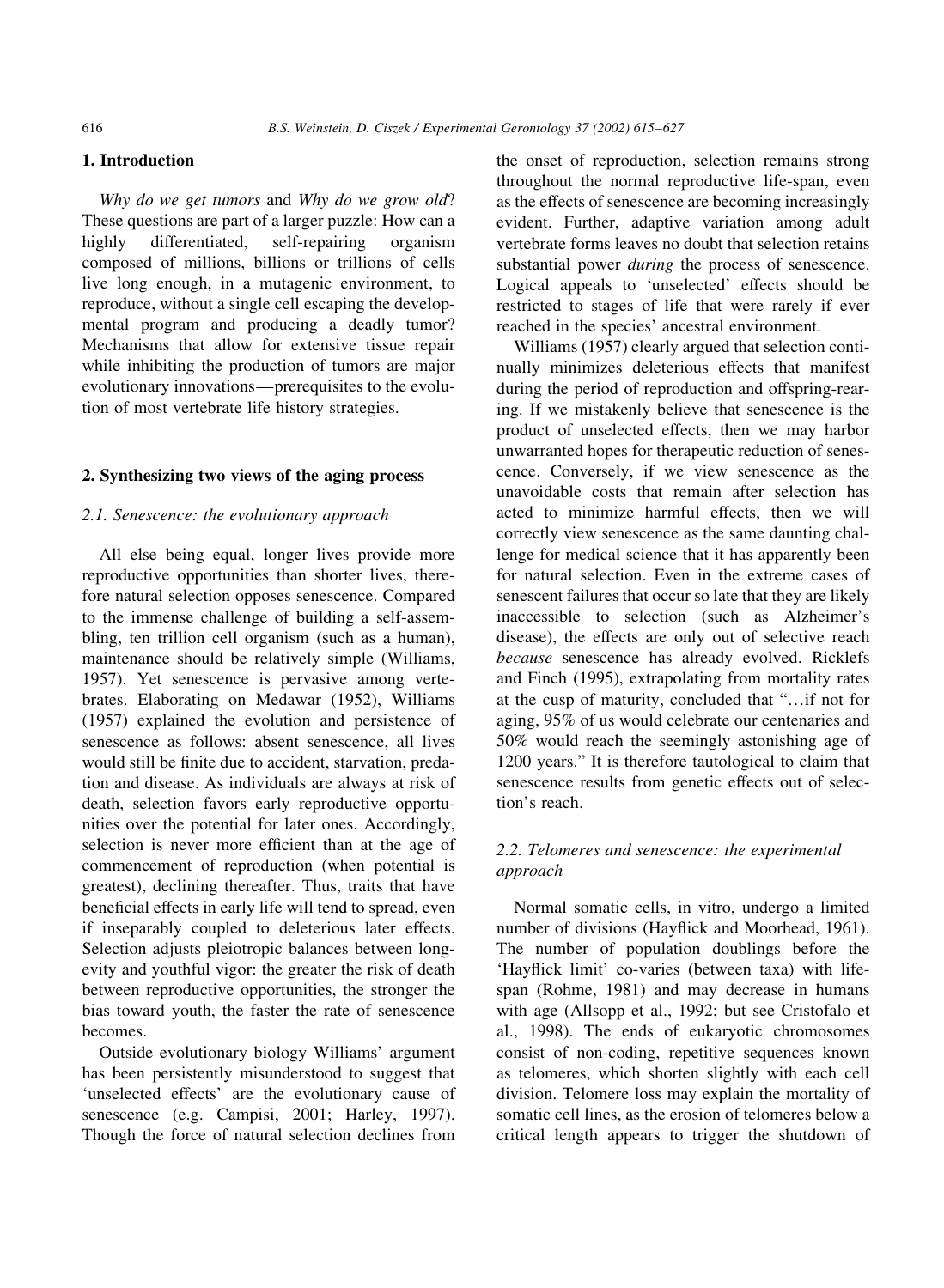replicative machinery (Griffith et al., 1999). The reverse transcriptase telomerase elongates telomeres (Blackburn, 1992) acting in concert with telomerebinding proteins. Telomerase is active in gametogenesis (allowing germlines to avoid mortality) and undetectable in the vast majority of adult somatic tissues (Kim et al., 1994).

Several lines of evidence support the telomereerosion hypothesis for Hayflick limits. (1) Telomere length diminishes with cell-line age in vitro (Harley et al., 1990). (2) Most *immortal* somatic cell lines (from tumors) lack Hayflick limits and express telomerase (Kim et al., 1994). (3) Somatic tissues from patients with Hutchinson-Gilford (H-G) and Werner's syndromes (diseases of apparently accelerated aging) have reduced proliferative capacities in vitro. H-G patients have short telomeres at birth (Allsopp et al., 1992). Werner's patients experience rapid erosion of initially normal telomeres (Faragher et al., 1993), and this erosion can, in vitro, be prevented with telomerase (Wyllie et al., 2000). The association of aberrant telomeres with apparently accelerated aging suggests that Hayflick limits may underlie a general mechanism of body-wide senescence, though causal links between 'cellular' and 'organismal' senescence remain to be established.

## 2.3. Telomeres and cancer

The potential significance of telomere regulation goes beyond senescence. It also appears central to the development of cancer, telomerase activation being prerequisite, in most cases, to the transformation from normal tissue to 'immortal' tumor (Kim et al., 1994). The apparent association of cancer and senescence with the same mechanism is not serendipity, it suggests a fundamental trade-off, the balance of which is unlikely to be medically improved.

## 2.4. The reserve capacity hypothesis

Juxtaposing an evolutionary perspective on senescence with the gerontological and oncological view of telomeres, we propose that proliferative limits of somatic cells are an antagonistic pleiotropy, one that evolved as a tumor suppressor that reins in runaway proliferation, but that unavoidably precludes indefinite somatic maintenance. We use the term reserve capacity to refer to the remaining proliferation that a cell or cell-line can undergo. Absent telomerase, reserve capacity decreases with each cell division.

When a cell is damaged such that it proliferates uncontrollably, the cell-lineage created ultimately reaches a fail-safe (the Hayflick limit) and proliferation ceases. The greater the reserve capacity of the progenitor cell, the larger the resultant mass of growth-arrested daughter cells. We regard this mass of cells as a *proto-tumor*, each constituent cell possessing the first of *several* mutations necessary for tumorigenesis.

If cells tend to retain more proliferative potential early in an organism's life, overgrowth-mutations should on average produce larger proto-tumors in younger individuals than in older individuals. Since each cell in a proto-tumor presents an equivalent opportunity for the acquisition of future, telomeraseactivating mutations (the second step in tumor formation), we predict that a given mutagenic exposure in youth is more likely to initiate an eventual tumor than the same exposure late in life. Unfortunately, the mechanistic effect may be obscured by the fact that proto-tumors formed at an early age will also tend to have more time in which to accumulate further genetic changes. The risk from any particular prototumor should diminish with time, as growth-arrested proto-tumor cells are lost through normal cellular attrition. Risk reduction will be accelerated if apoptosis is triggered in some or all proto-tumor cells, an effect that would also accelerate the exhaustion of the neighboring lineages that replace the lost cells.

## 2.5. Uncompensated cellular attrition and increasing histological entropy: An explicit mechanism linking Hayflick limits to the phenomenon of vertebrate aging

Development continually increases histological differentiation and specialization, which are maximal at reproductive maturity. Throughout life, damage and programmed cellular turnover result in cells being lost from the soma and replaced. When cells provide their own replacements, positional information is not diminished in the tissue, and developmental order can be maintained. But proliferative limits prevent perpetual self-replacement. We propose that the uncompensated loss of some cellular lineages coupled with the replacement of other lineages by neighboring cell-lines (adapted to slightly different roles) or by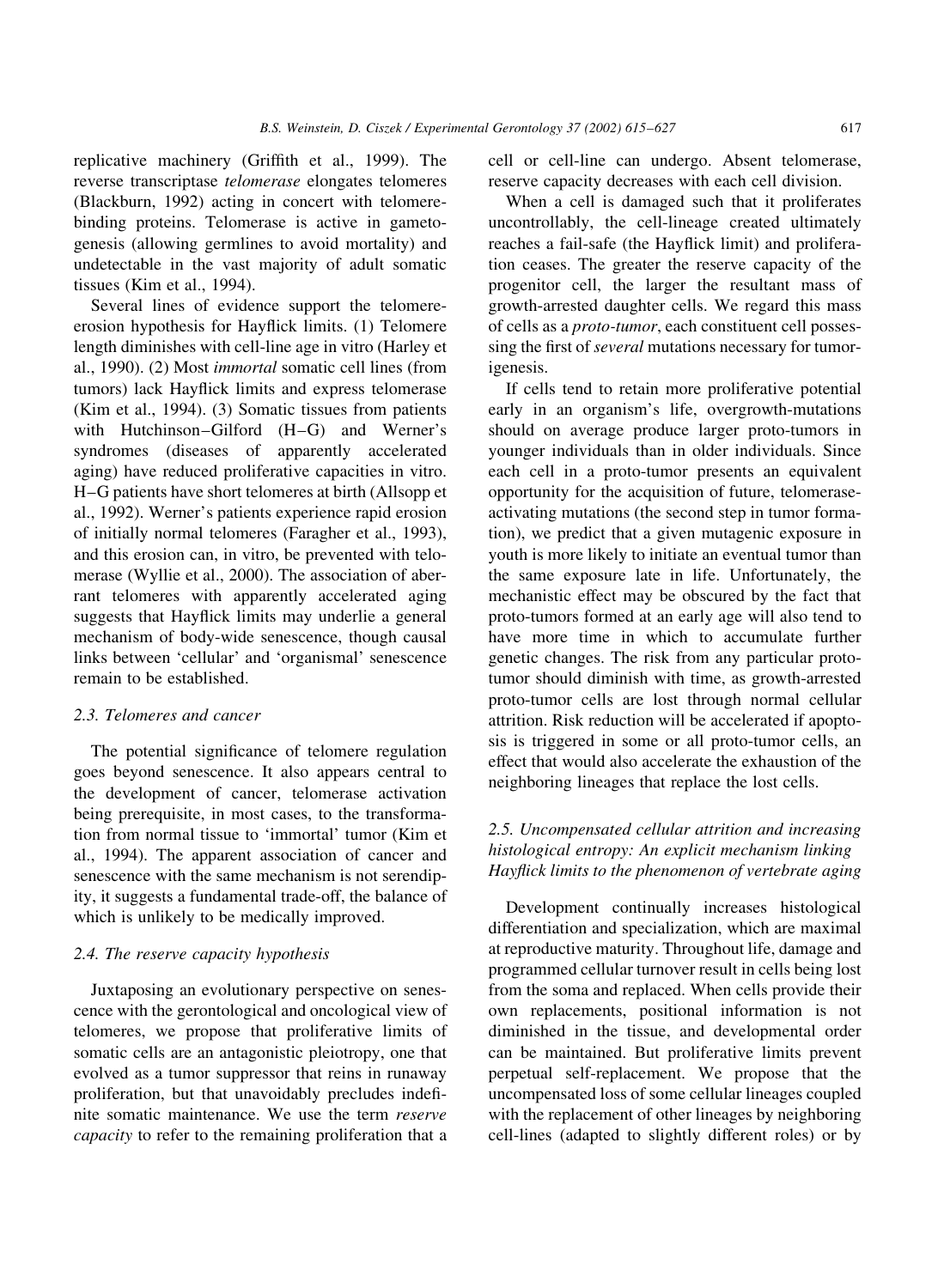developmentally naive (pluripotent) stem cells, diminishes the optimal arrangement of cell types within aging tissues. As the percentage of post-development replacement-lineages increases, the positional information that newly placed cells derive from their neighbors (information that dictates cellular phenotype) becomes increasingly inaccurate, producing a progressive disordering in the arrangement of cells. By our model, body-wide senescence results from the combined effects of: (a) uncompensated cellular attrition and (b) increases in what might be called histological entropy, both of which will diminish a tissue's efficiency at accomplishing the tasks that cellular differentiation has evolved to address. Senescence of this type should accelerate with age as positional errors compound, and fewer cellular lineages maintain and repair an ever larger proportion of the body. Aging human skin appears to behave as we predict. Skin thickness decreases approximately 25% between the fourth and eighth decade of life (Black, 1969), and entropy increases:

The epidermis of older individuals exhibits a marked variation in thickness (often in the same histologic section) and a disparity in the size, shape and staining quality of the basal cell nuclei under light microscopy. There is also a loss of the orderly alignment of cells along the basement membrane and a disruption of the gradual upward uniform differentiation present in the epidermis of younger individuals... Electron microscopic studies show that the basal cells of the flattened epidermis of old individuals lack villi... Deletion and derangement of small blood vessels is found in aged skin, with sun-damaged skin being the most severely affected (Balin, 1994).

There is disagreement regarding evidence that average telomere lengths decrease with donor age. Our model predicts at least some age-correlated reduction, but that pattern may prove difficult to measure because the replacement of expired lineages with unexpired lineages will produce sampling bias throughout the soma favoring cells with longer telomeres. Regardless, the senescence mechanism presented above does not depend on a significant reduction in *average* telomere lengths. Cell lines that expire and are lost without being replaced (uncompensated attrition) will contribute to a decrease in cell number, but not a reduction in average telomere length. Also, increasing histological entropy is, in principle, capable of generating symptoms of senescence (through informational loss) without an average decrease in telomere lengths.

Cardiovascular disease provides an example of what may be negative consequences of cellular attrition and histological entropy. Cells in portions of the vascular system that sustain relatively high levels of wear and tear have short telomeres, implying a history of cellular replacement (Chang and Harley, 1995) and likely attrition of cellular lineages. These areas fail to produce a protective layer of cells characteristic of younger tissue, and consequently have an increased propensity to develop atherosclerotic plaques (Chang and Harley, 1995).

#### 2.6. One source, three sinks

In our model, vertebrates use reserve capacity in growth, maintenance, and repair. Each process erodes telomeres, reducing proliferative potential. Though the hypotheses of *antagonistic pleiotropy*, *accumu*lated damage and oxidative stress have traditionally been viewed as alternative explanations for senescence, the reserve capacity approach integrates them. Damage, even if functionally repaired, will accelerate aging by reducing the capacity for future maintenance and repair. Any factor that damages tissue, including mutagens, pathogens and mechanical wear or trauma, will locally accelerate senescence. Even metabolic rate, long minimized by evolutionists as a factor in senescence, may play an important role. Creatures that employ chemical combustion to maintain an elevated body temperature are likely to have consistently elevated requirements for tissue replacement, as the byproducts of combustion are inherently destructive. Thus birds and mammals are likely to exhibit particularly rapid senescence compared to ectotherms that are otherwise similar. Consistent with this analysis, naked mole-rats (Bathyergidae) have extreme longevity relative to other small mammals and are also unique among mammals in that their body temperature is maintained only about 1 °C above ambient (Buffenstein and Yahav, 1991), reducing caloric requirements and, presumably,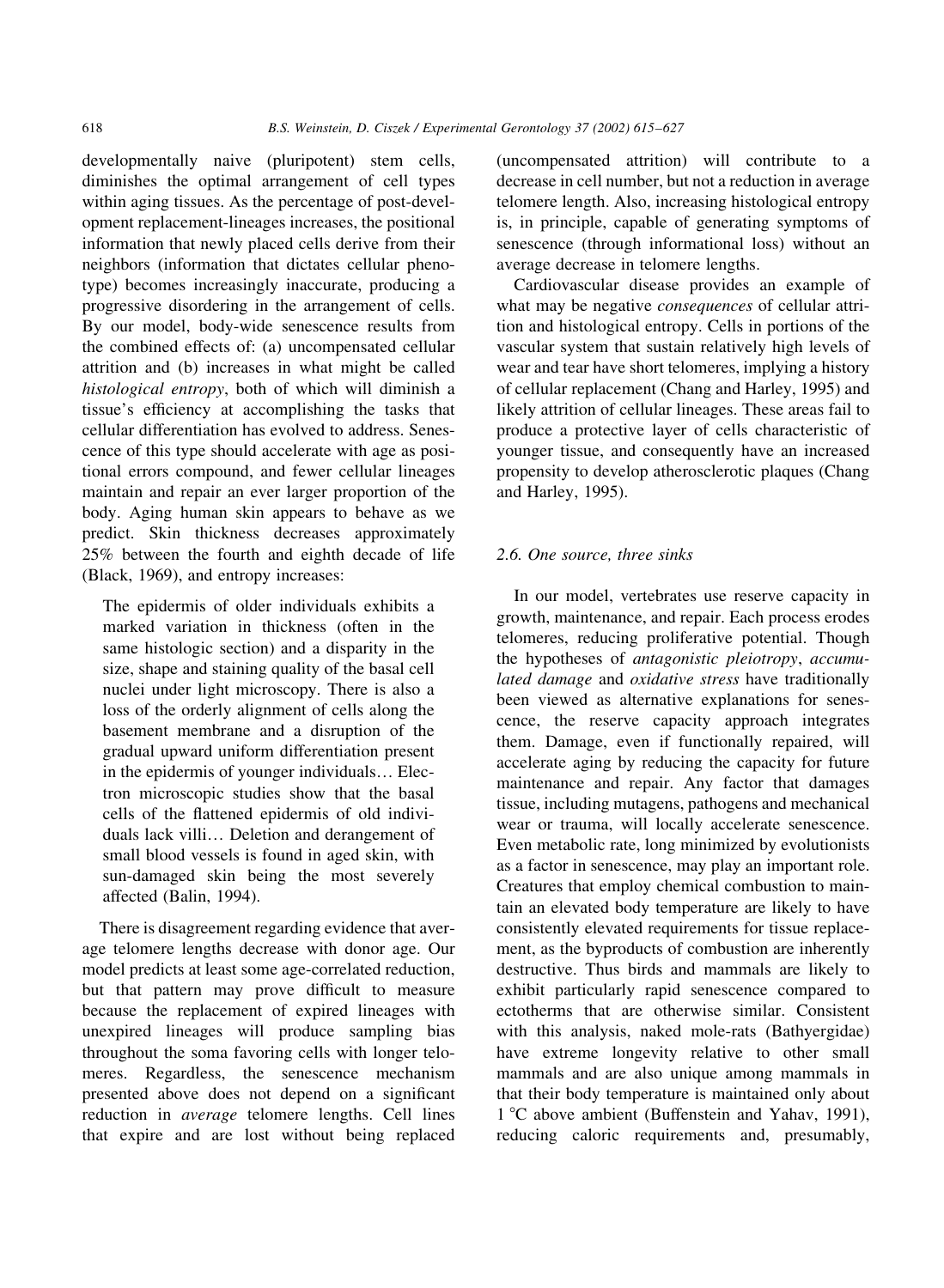decreasing exposure to the byproducts of caloric combustion.

Selection should tend to optimize reserve capacities integrating  $(1)$  age at reproduction,  $(2)$  normal rate of cellular repair and turnover, and (3) extrinsic risk of mortality. Although telomere erosion begins at whatever point in ontogeny telomerase is inactivated in the soma, selection should adjust reserve capacities so the loss of cellular lineages does not typically begin before the usual age of first reproduction. Further, in iteroparous species, selection should tend to coordinate reserve capacities among tissues so that senescence is synchronized throughout the body, minimizing the fitness cost of early senescence in any particular organ (Hamilton, 1966; Williams, 1957). But, because of the stochastic nature of environmental insults, the evolutionary coordination of tissue reserve capacities will not fully synchronize senescence within many individuals. An otherwise healthy individual may die from the premature senescence of a particular tissue, despite the synchronizing force of selection, if the tissue has had an unusual damage history. Stochasticity in damage exposure also potentially accounts for wide divergence in rates of senescence between genotypically similar individuals.

Selection for synchronization may be superceded in certain tissues where proto-tumors would be particularly costly. The circulatory system, which has very limited capacity for self-repair, is both prone to premature senescent failures, and highly resistant to tumor formation. We suggest that this is an evolutionary response to disproportionate harm that is likely caused when small growths occur in the heart and blood vessels.

Telomere lengths optimized for average species' parameters will be suboptimal for many individuals. The telomere length on a chromosome passed from a 170 cm tall father to his 185 cm tall son, for example, will likely be longer than optimal for the father and shorter than optimal for the son. This constraint may explain why the positive inter-specific correlation between body size and longevity (addressed in Williams, 1957) is reversed within species. Controlling for obesity, larger humans (Samaras and Elrick, 1999) and dogs (Li et al., 1996) tend to be comparatively short lived. The extra cell divisions required to become larger and, perhaps more significantly, to repair and maintain a larger body, are expected to diminish reserve capacity and thereby decrease longevity. We expect smaller individuals to suffer a greater per-cell risk of developing tumors due to longer-than-optimal telomeres at maturity. They should also show increased resistance to senescent effects. Since smaller individuals are composed of fewer cells, we do not expect their increased per-cell tumor risk to outweigh their decreased rate of senescence. Therefore, within a species, smaller individuals should be less prone to intrinsic sources of mortality than larger individuals. Gender bias in longevity might be at least partially accounted for by such an effect. This question could be addressed by comparing maximum longevity in species with larger males to that in species where male-male competition has favored a *reduction* in male size.

#### 3. Reinterpreting experimental results

# 3.1. Senescent cellular phenotypes: misregulation or adaptive response?

At proliferative exhaustion, many cell types begin expressing genes that were previously untranscribed, and cease expression of previously active genes. Several authors have conjectured that organismal senescence results from the accumulation of cells with 'senescent phenotypes' that result from increases in genetic 'misregulation' due to selection's diminished power to regulate genes to the continuing benefit of the organism (Campisi et al., 1996; Ly et al., 2000). We propose a contrary interpretation: Williams (1957) argued that late negative effects would spread if pleiotropically associated with early benefits. He went on to argue that selection would then produce modifiers that would minimize the harm caused by these late effects. We suggest that 'senescent cellular phenotypes' are actually adaptations that *limit* the harm caused by the expiration of cellular lineages.

We propose that selection has produced a system that locally breaks down the extra-cellular matrix (ECM) as cells reach or approach Hayflick limits, thereby facilitating replacement by adjacent (or circulating) cells. Early in life, the ECM maintains the developmentally optimal placement of cells. But this system may impede cell movement. Selection may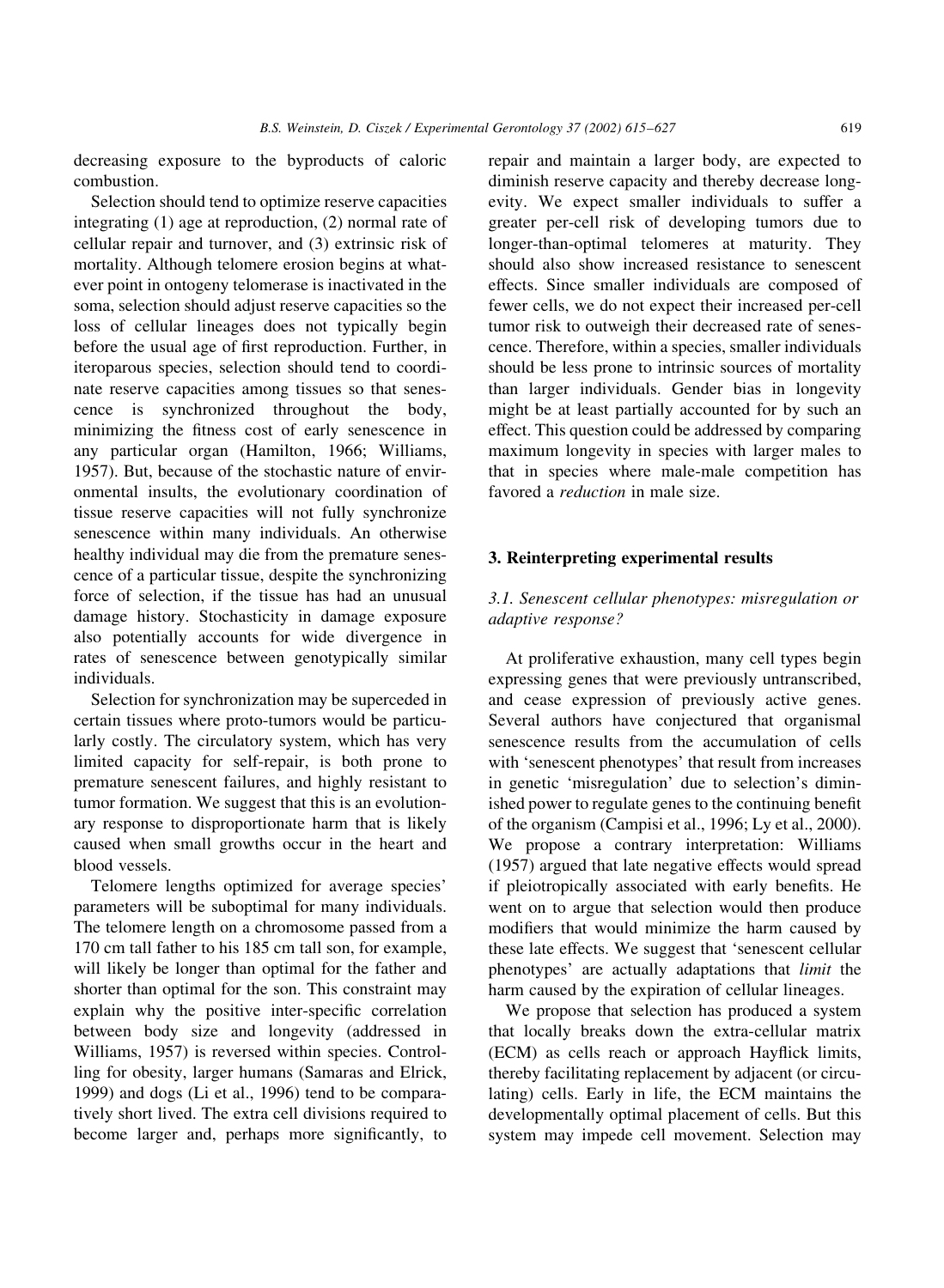have programmed senescent cells to locally dismantle the ECM, paving the way for their eventual replacement.

## 3.2. Lab mice and cloned sheep: life on strange islands

If individuals disperse from a high risk environment to a low risk environment (e.g. a remote island) the resultant increase in longevity will enhance the potency of selection on late-life effects, eventually slowing the rate of senescence (Williams, 1957; Austad, 1993; Reznick, 1997). We expect that, in such circumstances, selection increases telomere lengths. This adjustment would come at some cost, such as increased risk of tumors and/or an increased burden from larger proto-tumors.

In the early part of this century, a small number of Mus musculus dispersed into a novel environment: the laboratory. In breeding colonies there is no predation, no resource limitation and the spread of pathogens and contaminants is controlled. Perhaps most significantly, breeders are retired at 8 months (National Research Council, 1981) so the mice that contribute most to future generations are those that begin reproduction early, and sustain a high rate of reproduction until the cut-off age. Such conditions are dramatically different from those in the environment mice originally evolved to exploit, likely favoring a different pattern of senescence.

The telomere systems of laboratory mice are hard to reconcile with the notion of Hayflick limits as tumor suppressors, or as the cause of senescence. Compared to humans, lab mice have 'ultra-long' telomeres, exceeding human telomeres by an order of magnitude (Kipling and Cooke, 1990). Further, somatic tissues of lab mice produce telomerase, and can 'spontaneously immortalize' in culture.

One of us (BSW) predicted to Greider that long telomeres in laboratory mice would be atypical for mice in general. Hemann and Greider (2000) tested this prediction with a survey of telomere lengths in a number of mouse strains with shorter histories of captivity than typical lab strains. All strains tested had dramatically shorter telomeres, approximately one tenth the length of telomeres in common lab mice.

The unusual telomere system of lab mice may be an unintended consequence of captive breeding. Retirement of breeders after 8 months eliminates selection on late-life effects. Tumor-forming mutations take time to occur, tumors take time to become lethal, and the likelihood of tumor initiation is presumably a function of the number of cells in the body, so in small bodied animals like mice, tumors may be rare and inflict minimal cost in the first eight months of life, even absent a telomeric fail-safe. Further, selection for sustained high reproductive output (beginning early and maintained for 8 months) should strongly favor a reduction in senescent effects occurring in that window. Selection acting to eliminate senescent effects and increase early reproductive output may tend to elongate telomeres. Because of the inextricable connection between tumor suppression and somatic maintenance, telomere elongation should dramatically increase the risk of eventual tumor formation, but any effects manifesting after the breeding cut-off will be selectively irrelevant. By our model, selection for early high rates of reproduction in the absence of selection for longevity or tumor suppression should produce long telomeres and a strong propensity for eventual tumor incidence. Despite diminished senescence, we expect these mice to have reduced maximum longevity compared to wild conspecifics. At all ages, lab mice (with elongated telomeres) should be more likely to die of tumors than wild mice. These mice should also be unusually resilient to somatic damage and show few signs of aging other than tumor formation. Alexander (1966) presents evidence consistent with this pattern:

The most striking fact is that even very old [lab] mice (e.g. more than 2.5 years) when killed while still fit have remarkably few pathologies and are almost indistinguishable from young animals.

The hypothesis that an 8 month breeding cut-off should select for non-senescent, tumor prone mice seems paradoxical. One might expect the elimination of selection on late life effects to *accelerate* senescence, not retard it. But in lab mice, selection for high, sustained rates of breeding appears to be the dominant factor. The tumor fail-safe has effectively been turned off, condemning these animals to form tumors, but leaving an early-life window of reproduction within which there is minimal senescent decline. This would likely not occur in much larger mammals,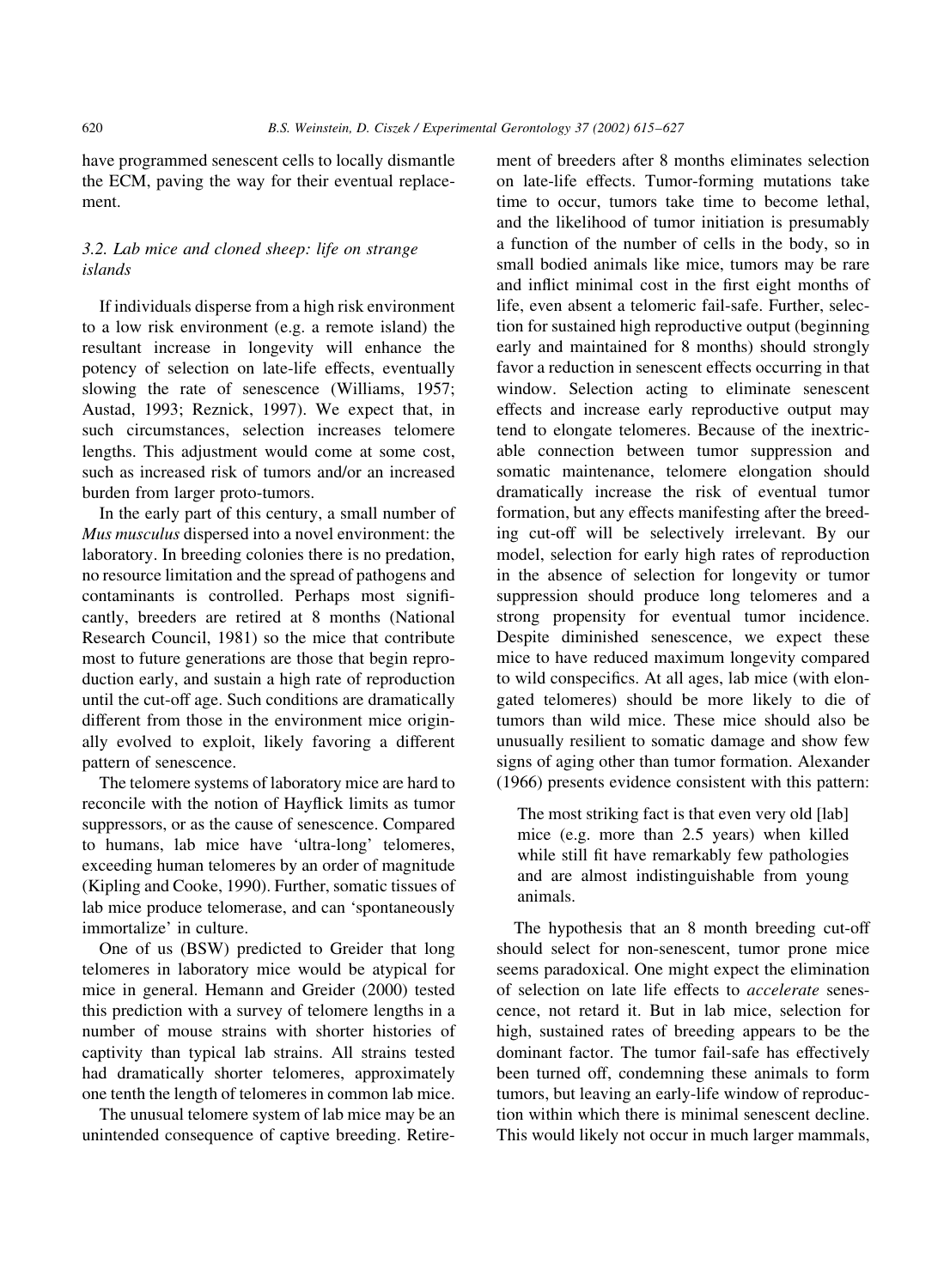which are slower to mature and composed of more cells. Absent a fail-safe, we predict the early production of tumors would not allow any reproductive window in such animals.

It has been widely assumed and asserted that 'ultralong' telomeres are characteristic of 'mice' or even 'rodents' leading de Lange (1998) to argue:

... it seems very unlikely that mice use telomeres as a tumor suppressor system and perhaps with good reason. Since the telomere barrier to proliferation does not manifest itself until many cell divisions have passed, this mechanism may not be useful for a small animal in which a 2 cm mass of misplaced cells could be life-threatening.

We agree that the telomere system of small animals would need to arrest very small growths to serve as a useful tumor suppressor, but the conjecture that 'mice' do not use this system is premature. The tissues of wild mice might have very limited reserve capacities, thus protecting them from lethal growths and limiting their life-spans.

To test the hypothesis that telomeric limits on the proliferative capacity of somatic cells underlie bodywide senescence, a strain of laboratory mice with two disabled copies of a gene necessary for telomerase activity was produced (Blasco et al., 1997). This telomerase-negative strain did exhibit apparently accelerated aging, but only after six generations and only in some tissues. These results strengthened the argument that telomere erosion is involved in somatic senescence, but suggested that the role of telomeres in the phenomenon of senescence might be limited to those few somatic tissues with high endogenous rates of turnover (Lee et al., 1998). The six generation delay was taken to imply that normal senescence, of the type that occurs in a single generation, must involve important undiscovered factors (Rudolph et al., 1999).

Telomerase-negative mice were created from stock with ultra-long telomeres. If they had been produced from stock with normal telomeres we predict that accelerated senescence would have been observed in the first generation. Even in such an experiment we expect that the gross acceleration of senescent effects would have been limited to high-turnover tissues because other tissues, which typically use reserve

capacity to repair damage, will tend to senesce minimally in a protected environment.

Care must also be taken in interpreting the equivocal findings regarding the pattern of aging in animals produced through nuclear transfer cloning. It appears telomeres were essentially reset to a normal length, via reprogramming of telomerase activity during the blastocyst stage of development, in a series of calves cloned from cultured fetal and adult cell lines (Lanza et al., 2000). However, the sheep Dolly, cloned from an adult nucleus (Campbell et al., 1996), had shorter telomeres than a normal sheep zygote, though as yet Dolly does not appear to be senescing abnormally (Shiels et al., 1999). Like lab mice, Dolly lives in a controlled environment, protected from the traumas, illnesses and impurities of a wild or even a typical farm habitat. We expect Dolly to senesce earliest in tissues with high endogenous turnover rates (because her need for damage repair is likely to be minimal), and to display early senescence compared to sexually produced controls reared in the same protected environment. But compared to farm sheep, her senescence may not appear accelerated, as it is likely being slowed by her isolation from environmental insults. (note: as this paper was being revised an unpublished report was released by Campbell revealing abnormal arthritis in Dolly).

# 4. Selective inactivation of the telomeric tumor suppressor

## 4.1. The counterintuitive nature of early development

If finite reserve capacity is an evolved fail-safe against runaway cellular lineages, we must give special consideration to those times and places where selection has disabled this mechanism. In humans the majority of prenatal cell divisions occur before the end of the fifth month of gestation, while telomerase is active. The period of telomere maintenance ends, on a tissue-by-tissue basis, beginning in the fourth month and continuing through the fifth month (Ulaner and Giudice, 1997). In contrast, the vast majority of prenatal weight is gained after this point, as body fat is accrued. This pattern may have evolved to minimize the resources placed at risk by developmental telomerase activity. Further, maternal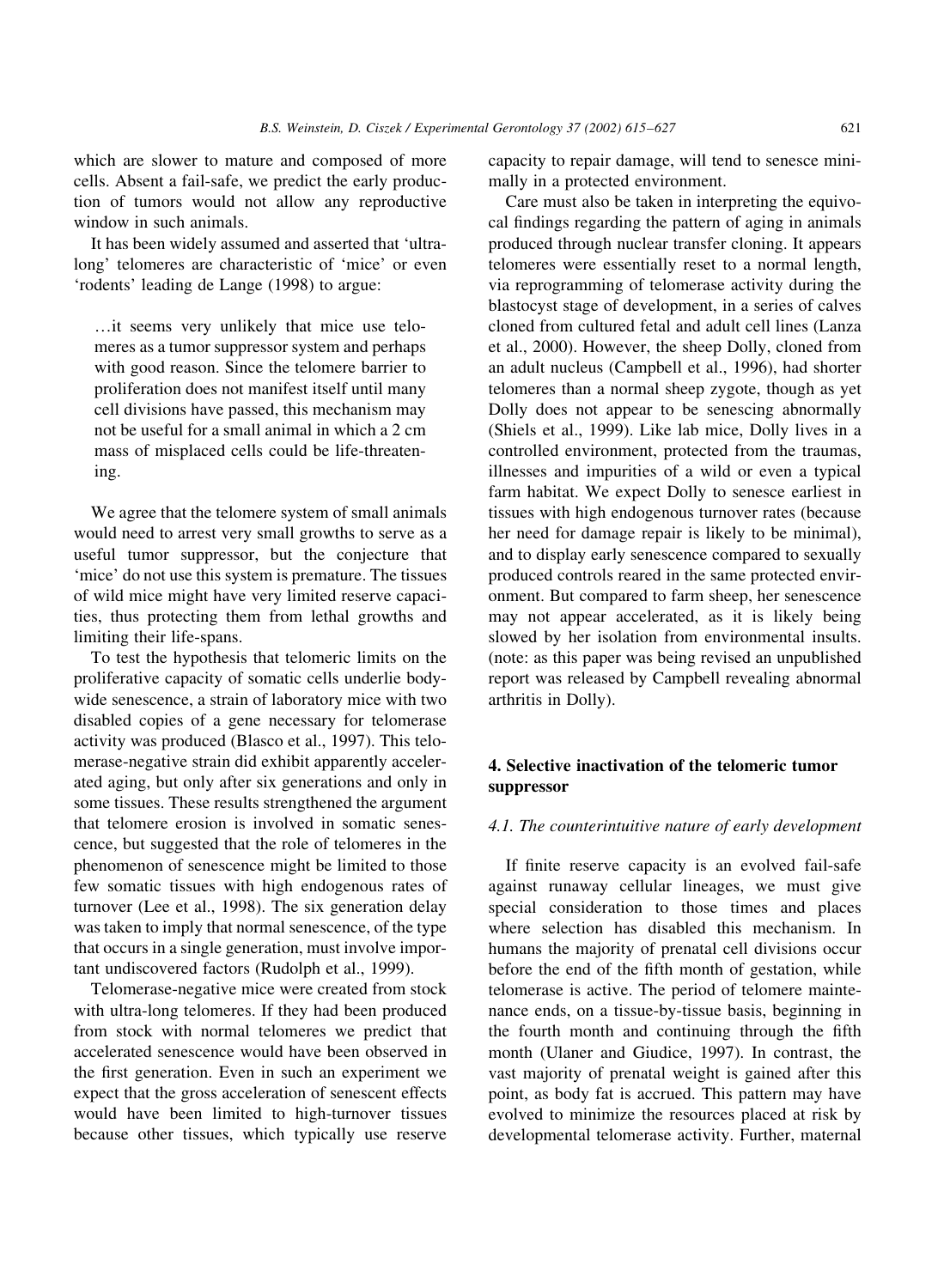aversion to chemically complex foods in early pregnancy may have evolved to isolate the fetus from mutagens during telomerase activity, when runaway cellular proliferation would necessarily result in abortion. Though fetal telomerase activity carries risks, a lack of telomerase during the period of rapid cellular doublings would result in a substantial erosion of the telomeres, accelerating the onset and rate of senescence later in life. Selection could counter this problem by lengthening germline telomeres, thus adding reserve capacity soma-wide. The fact that selection has favored early telomerase activity (and its associated risks) over a simple lengthening of telomeres, suggests that telomerase activity has a significant benefit. The benefit may relate to Williams' (1957) argument that selection should tend to synchronize senescence across the soma. If finite proliferative capacities determine the senescence rates of different tissues, and if those rates are to be synchronized by selection, telomere lengths must be adjusted according to the typical rates of cellular turnover expected in different parts of the soma. Simply lengthening germline telomeres could not produce this synchronization. Absent telomerase activity, the reserve capacity of a particular tissue would simply be an inverse function of the number of cell divisions that produced it from the zygote. In contrast, tissuespecific regulation of developmental telomerase activity timing can establish the inter-tissue synchronization of eventual senescence, at some added risk. This is least costly in early development when (1) the investment placed at risk is minimal, (2) the fetus is insulated from mutagens, and (3) the number of potential runaway cells is relatively small. In this model, the reserve capacity of mature tissues is adjusted through developmental modification of the number of progenitor cells in each tissue before telomere maintenance ceases. The demonstration that organ senescence is prenatally synchronized would unequivocally indicate that patterns of senescence are products of natural selection rather than unselected effects.

After fetal telomerase is shut down, our model predicts developmental cell divisions reduce adult reserve capacity. Wistar rats that were growthretarded prenatally (i.e. during telomere maintenance), but grew to normal size after birth, had shorter

telomeres in their kidneys and shorter life-spans than control rats (Jennings et al., 1999).

## 4.2. Cellular over-proliferation in early and late life: tumors of two natures

If the shortening of telomeres is part of an adaptive tumor suppressor mechanism, why are tumors most common late in life, when telomeres are likely to be shortest? Tumors may be divided into two classes: (1) tumors that arise when telomere lengths are exceedingly long or are being maintained by telomerase (these could occur at any point in the life-span); and (2) tumors arising after telomeres have become critically short (late in life or following tissue damage). Reserve capacity limitation appears to counter early life tumors so successfully that we may fail to realize that a serious threat would otherwise exist. The few systems in which telomere lengths are maintained provide a window into life without the telomeric fail-safe.

Most of the tumors common in the elderly are. essentially unknown in young people. The most common childhood tumors, leukemias and lymphomas, arise from cells that must retain the capacity for hyper-proliferation in an immune response (e.g. B- and T-cells and their progenitors). Telomerase activity in such cells appears to greatly diminish the effectiveness of the telomeric failsafe, resulting in a disproportionate childhood risk of developing leukemias and lymphomas.

Testicular cancer is very rare in boys, and peaks between ages 20 and 34. Spermatogenic cells necessarily express telomerase during gametogenesis (Kim et al., 1994). The lack of a telomeric fail-safe beginning in puberty likely explains the disproportionate occurrence of testicular cancer in young men. In contrast, female mammal gametogenesis occurs in utero, and as might be expected, there is no increase in risk of germ cell tumors at puberty. Indeed, minimization of fitness costs associated with germline tumors may account for the evolutionary shift of female gametogenesis to fetal development.

Late-life tumors can arise by at least two pathways. A proto-tumor cell (descended form a progenitor that was genetically damaged such that it became insensitive to signals halting growth) may gain a second mutation that activates telomerase. This is statistically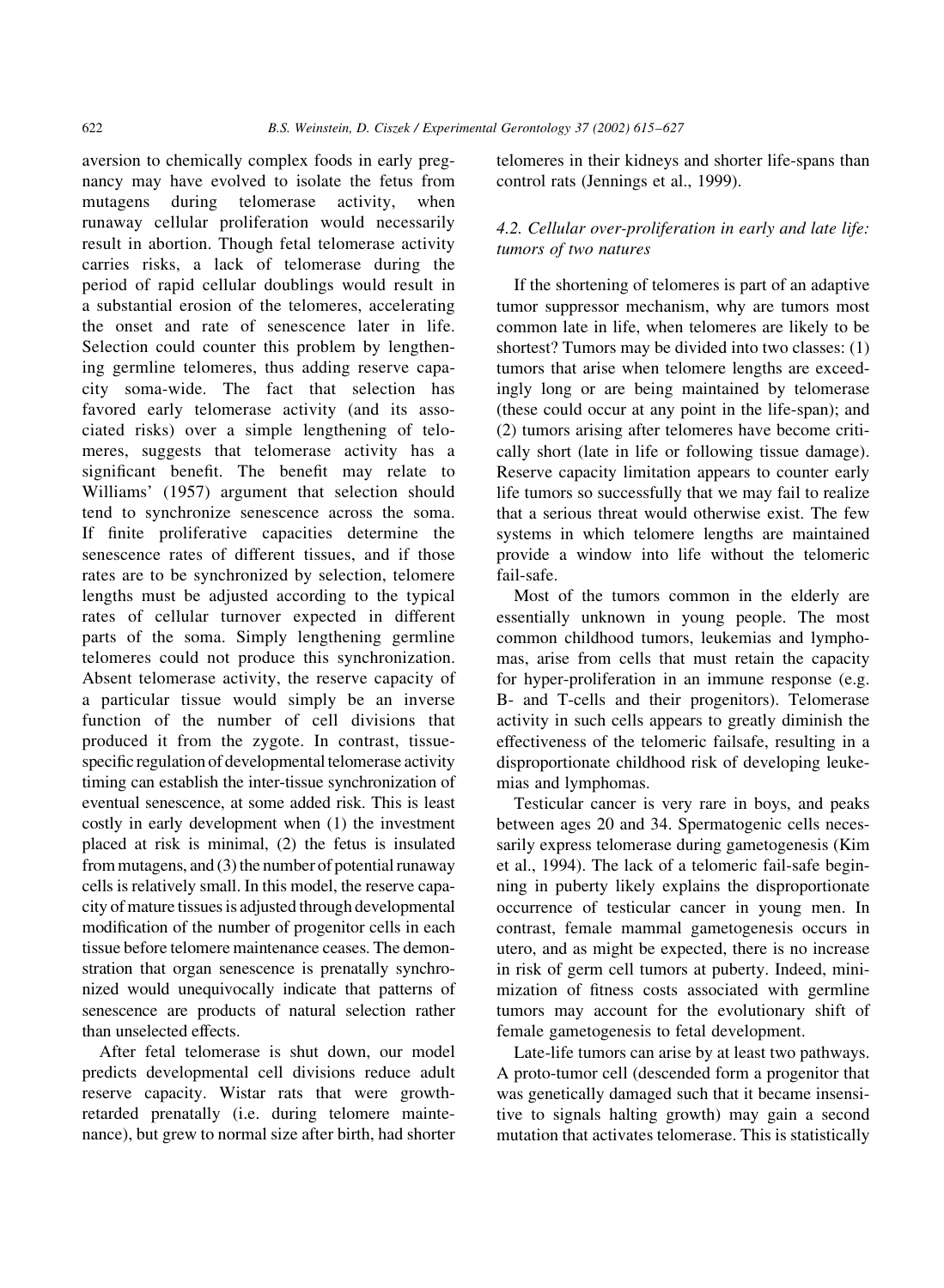unlikely in any individual cell, but since the many cells in a proto-tumor will all carry the initial overgrowth mutation(s), the risk that one will gain an additional mutation increases with the proto-tumor's size. Independently, neither the over-growth mutation nor the telomerase activating mutation is sufficient to produce a tumor; both are required.

The second pathway does not depend on telomerase or a population of cells at increased risk. Typically cells cease proliferation when telomeres become critically short. But a cell carrying a mutation that prevents such arrest may continue to divide, eroding its telomeres below the threshold necessary to stabilize the chromosome ends, leading to instability and fusion into closed structures (Greider, 1999). This has dramatic, unpredictable effects and can lead to uncontrolled growth, even absent telomerase. The erratic telomere shortening and resultant chromosomal aberrations characteristic of Werner's syndrome results in both tumorigenesis and accelerated senescence.

# 4.3. A senescence 'rescue' mechanism: reactivation of telomerase in failing tissues

Telomerase is believed to be inactive in nearly all healthy somatic tissues of adults, but we suspect this is a significant oversimplification. Selection should balance the risk posed by the early senescence of heavily damaged tissues against the risk of tumorigenesis. If relatively early senescence of a tissue (as opposed to a cell line) threatens the survival of the individual, localized activation of telomerase may be a worthy risk. Evidence suggestive of such a rescue mechanism has recently come from two in vitro studies: Savre-Train et al. (2000) found that cell lines with critically shortened telomeres activate telomerase, and Figueroa et al. (2000) found that aging fibroblasts increase expression of a telomere-telomerase binding protein. If exhaustion of cellular reserve capacities was due to damage or age rather than hyper-proliferation, then telomerase can safely extend the life of the failing tissue. However, if the rescued section includes a proto-tumor, telomerase activation will likely result in tumorigenesis. We predict localized activation of telomerase to increase with age (as the body is increasingly threatened by organ senescence), and only a small subset of telomerase activation to be tumor-associated. Additionally,

failure of telomerase reactivation may be relevant to H-G syndrome. H-G progeria is a homozygous recessive condition that we predict results from two inactive copies of a gene necessary for normal telomerase functionality. Without telomerase, the erosion of telomeres during early development would be substantial, and could account for the abnormal ontogeny and early onset of senescence in H-G patients. The inability to rescue senescent tissues by selectively reactivating telomerase may account for the rapid decline of H-G patients compared to normal elderly people. Consistent with our theory, and in contrast to the truly old, H-G patients rarely get cancer.

Several types of basal epithelial cells (which must proliferate extensively for normal functioning) express telomerase (reviewed in Greider, 1998). Yet basal layers are not a common source of tumors in young people. There are at least two reasons: first, the basal layer is protected from superficial contact with environmental mutagens. Second, progeny of the basal cells are sloughed from the body regularly, likely purging hyper-proliferative cells from these tissues before they become a danger (Cairns, 1975).

## 5. Conclusions

## 5.1. Antagonistic pleiotropy in retrospect

The above analysis suggests that the evolutionary theory of senescence (Medawar, 1952; Williams, 1957) was remarkably foresighted. Refinement is, however, in order. Tissue-by-tissue adjustment of reserve capacity may have effects across the soma that match the expectation of synchronization without the presumptive requirement of multiple distinct senescence-causing pleiotropies. Further, Williams' (1957) ostensibly falsifying prediction that an individual cannot be both unusually vigorous and unusually long-lived is likely false. We agree that individuals cannot be genetically predisposed to both, but  $a$ *propensity toward tumors, coupled with either (1)* low exposure to mutagens or (2) luck regarding muta*tions* may allow an unusually vigorous, and long, life.

The belief that senescence evolves because the harmful effects of genes are invisible to selection late in life, and thus accumulate by drift, is inadequate to account for senescence as it progresses in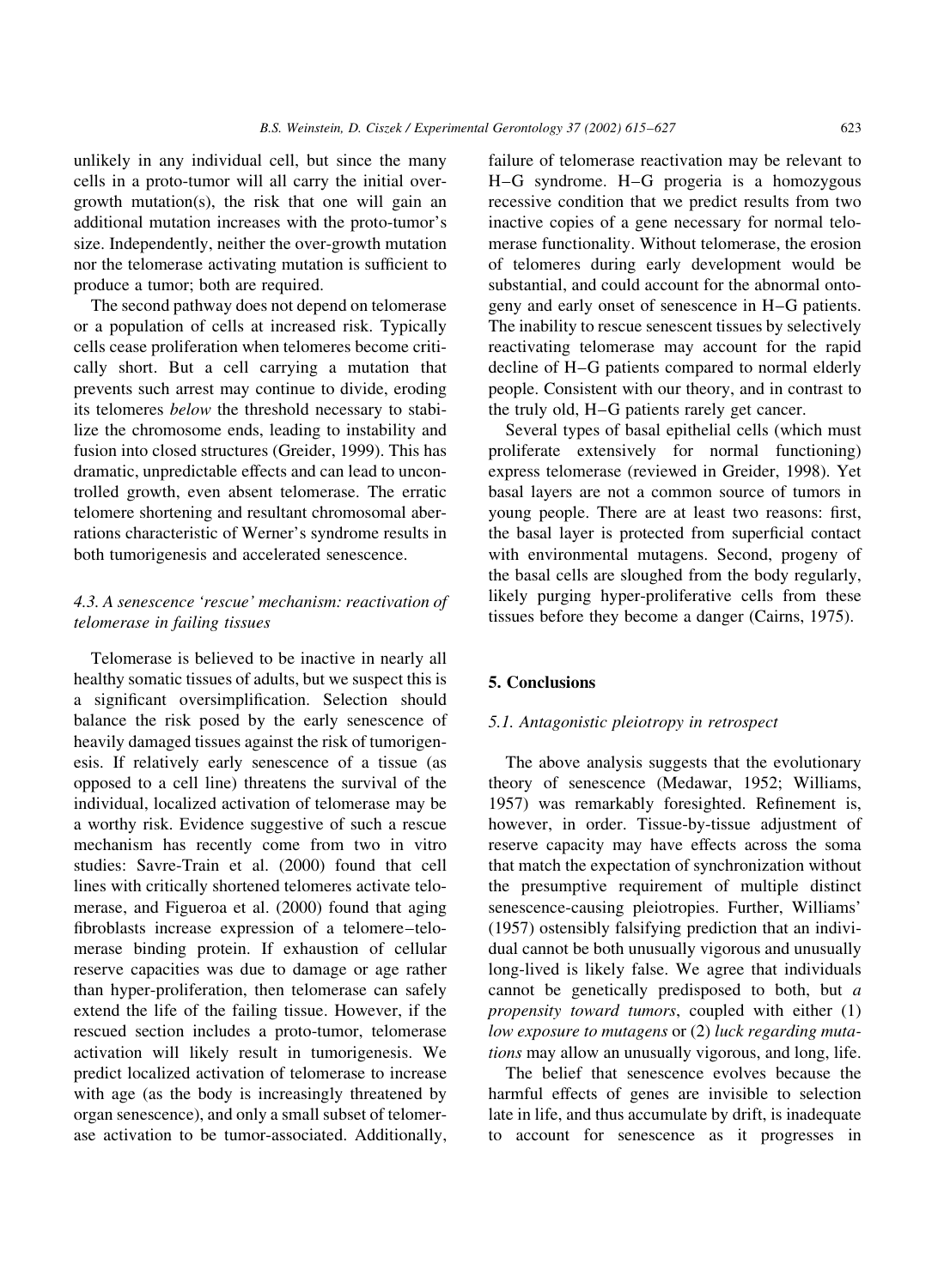iteroparous organisms. Despite Williams' (1957) elucidation of this point, chronic confusion persists, with important implications for present and future work. A focus on genetic drift (unopposed by selection) as a causal agent may have produced misinterpretations of empirical patterns (e.g. senescent cellular phenotypes) and may have obscured others (e.g. inter-tissue co-ordination of reserve capacities). Most importantly, a failure to understand the active way that environmental hazards selectively adjust patterns of senescence has allowed haphazard breeding strategies to compromise model organisms such as mice. Inadvertent selection has altered model systems in ways that may camouflage the very patterns we seek to understand. Not only are common lab mice unfit for studies of aging and cancer, but because they have extraordinary reserve capacities, their use in the safety testing of drugs, pesticides and other agents is likely to underestimate somatic damage. Toxins prone to hasten cellular-attrition, thereby accelerating organ degeneration in humans, may appear harmless when administered (even in high doses) to mice with telomeres long enough to last six generations. The harmful effects on humans may be difficult to recognize if they manifest after a delay of many years and appear similar to normal effects of aging. We should therefore reconsider the use of substances deemed safe primarily because they proved harmless to 'mice'. At the same time, safety testing with lab mice may tend to overestimate cancer risks, leading to undue regarding some potentially valuable caution substances.

## 5.2. An optimal window of reproductive opportunity

Slowing senescence and reducing the threat posed by tumors are desirable goals. Shay and Wright (1999) have outlined a research plan to accomplish both:

The key issue is to find out how to make our cancer cells mortal and our healthy cells immortal, or at least longer lasting. Inhibition of telomerase in cancer cells may be a viable target for anti-cancer therapeutics while expression of telomerase in normal cells may extend lifespan.

This illustrates the danger of isolating medical research from evolutionary biology. If one believes that senescence results from a lack of selection, then it seems reasonable to pursue a technological solution to fill in where selection leaves off. But evolutionary theory indicates that gradual senescence results primarily from trade-offs, not from incidental effects or a lack of selection. Longevity and tumor suppression are antagonistic goals. Our first question should be: How well has selection optimized the balance *between them?* It is not clear there is much room for improvement. We suggest that a staggering majority of our proto-tumor cells are already mortal, allowing only a miniscule risk of tumorigenesis in the first four decades of life. And it is likely that selection has already greatly extended our life-spans by modifying telomere lengths and coordinating the reserve capacities among our various tissues. It is a reasonable guess that maximum longevity cannot be greatly extended without a dramatic increase in the rate of tumor formation, and that increasing the effectiveness of telomeric tumor suppression would accelerate aging.

## 5.3. Medical applications

If a simple modification of telomere-system parameters would extend life without significant costs, it should already have spread due to selection. But this does not imply that medical benefits cannot be derived from technological telomere regulation. In fact, it holds great medical promise. Telomerase treatment, in vitro, may rejuvenate tissues or organs before transplant, extending telomeres in accordance with the amount of cell division expected to occur in the recipient (but see Wang et al., 2000). This may be particularly useful for liver transplants in which fractions of a divided liver grow to normal size in multiple recipients. Further, replacement tissues could be grown from a person's own cells, in the presence of telomerase, to provide a patient threatened by the premature senescence of a tissue with an MHCmatched replacement. This might be useful in treating early stage HIV patients. HIV-reactive T-cells might be removed early in the course of infection, maintained in vitro, and treated with telomerase. When the in vivo T-cell count begins to crash, the invigorated cells could be reintroduced into the patient where they might greatly extend the latent phase of HIV. Finally, given our increasing ability to detect and surgically or chemically eliminate tumors, we might one day be willing to accept an increase in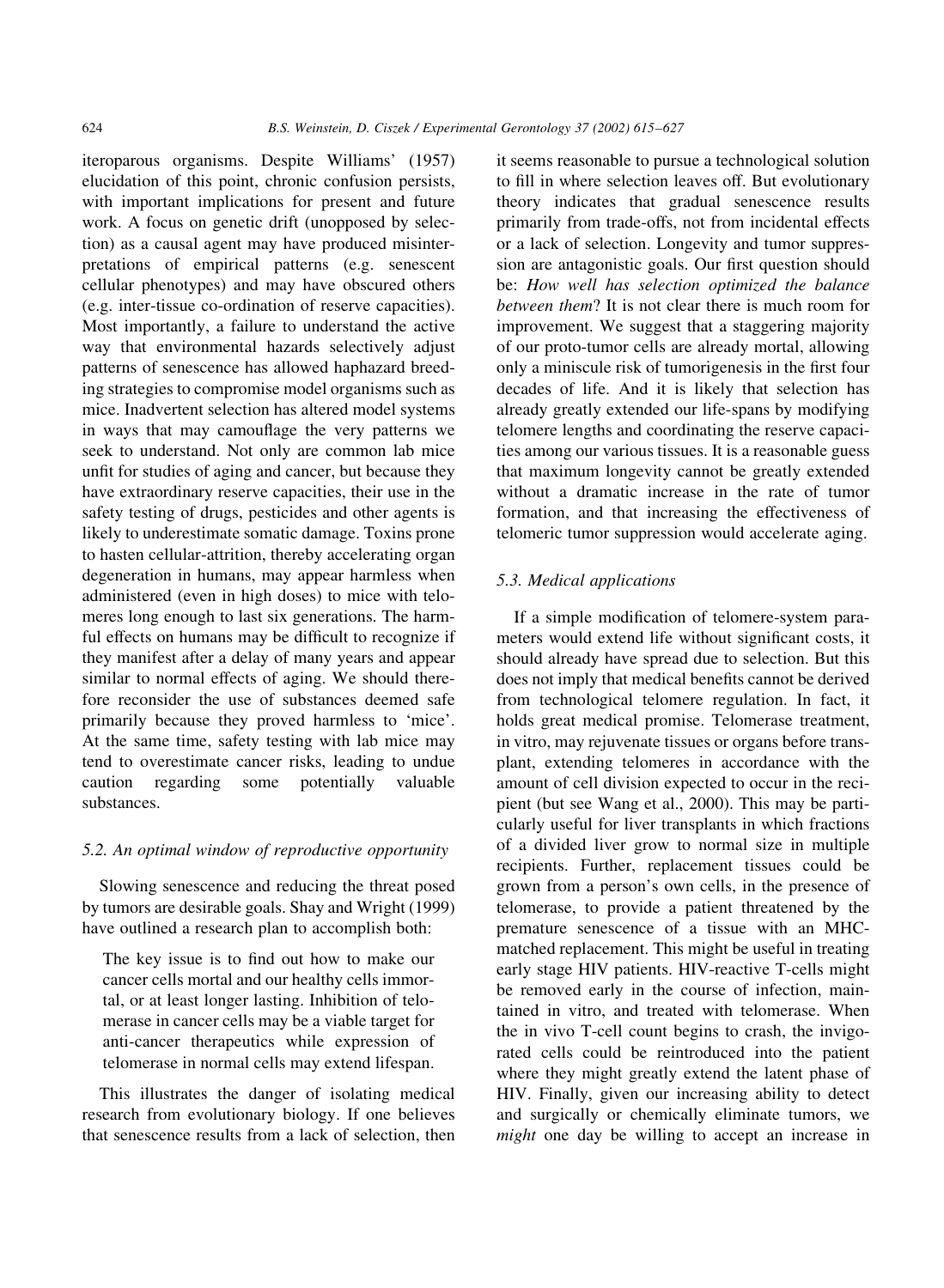our tumor risk in order to extend youth. The in vitro lengthening of zygote telomeres would likely produce that heritable effect.

Avenues of research likely to lead to viable therapies are those to which natural selection has not had access (e.g. surgery and in vitro methodologies). The idea that medical science will improve the cell-by-cell regulation of telomerase in healthy people, thereby extending youth while at the same time reducing cancer risks, is wishful thinking of the highest order.

#### 5.4. Historical note

The publication of Tyner et al. (2002), on a closely related topic, came as the current version of this paper was in final revisions at Experimental Gerontology. As Tyner et al appear to have been unaware of our theory (Weinstein and Ciszek, 2000, 2001), their serendipitous finding appears to provide strong empirical support for our model. Though their result arose from a presumed enhancement in p53 activity (rather than a change in telomere regulation), their hypothesis to account for their unanticipated result substantially overlaps our reserve-capacity hypothesis. We regard their emphasis on the role of the proliferative limits in stem cells to be a valuable contribution to the model, but would argue that our own analysis of lab-mouse telomere elongation is essential to the interpretation of the pattern they have unearthed. Further, since normal p53 is involved in triggering programmed cell death, enhanced expression likely hastens proliferative exhaustion, much as Tyner et al. suggest. But as such, enhancement of p53 likely acts generically to reveal the underlying tumor/tissue-repair trade off, just as any non-mutagenic agent that accelerates cell turnover would. Though p53 was clearly central to Tyner et al.'s experiment, we regard their analytic focus on p53's role in the trade-off to be somewhat misdirected. Weinstein and Ciszek (2000), which was declined scientific review at the same journal that later published Tyner et al. (2002), contains greater detail and additional references that could not be included here due to limits on space. It is being made available at www. telomere.org.

#### **Acknowledgements**

The authors are grateful for the excellent and tireless mentoring of Richard D. Alexander. George C. Williams was both an inspiration and a great help during the production of this work. Eric Weinstein's many skills were invaluable in the ironing out of various logical wrinkles. Useful observations and suggestions were contributed by Jennifer Ast, Phyllis Coley, Richard Dawkins, George Estabrook, Heather Heying, Laura Howard, Lisa Curran, Nat Kurnick, Thomas Kursar, David Lahti, Arnold Marglin, David Marshall, Drude Molbo, Courtney Murren, Randolph Nesse, Wayne Potts, Andrew Richards, Nancy Shefferly, Gerald Smith, Frank Solomon and Karen Weinstein. We are indebted to each of them for struggling with this complex topic so that we might come to understand it more completely. Michael Hemann and Carol Greider's test of the prediction regarding mouse telomeres was particularly valuable to us. This paper also greatly benefited from the insights of the editors, who invited the submission, and were patient and helpful through the process of its refinement.

## **References**

- Alexander, P., 1966. Is there a relationship between aging, the shortening of life-span by radiation and the induction of somatic mutations? In: Shock, N.W., Thomas, C.C. (Eds.), Perspectives in Experimental Gerontology. pp. 266-279.
- Allsopp, R.C., Vaziri, H., Patterson, C., Goldstein, S., Younglai, E.V., et al., 1992. Telomere length predicts replicative capacity of human fibroblasts. Proc. Natl Acad. Sci. 89, 10114-10118.
- Austad, S.N., 1993. Retarded senescence in an insular population of Virginia opossums (Didelphis virginiana). J. Zool. 229, 695-708.
- Balin, A.K., 1994. Skin changes as reflection of biologic age. In: Balin, A.K. (Ed.), Human Biologic Age Determination. CRC Press, Boca Raton, pp. 343-373.
- Black, M., 1969. A modified radiographic method for measuring skin thickness. Br. J. Dermatol. 81, 661.
- Blackburn, E.H., 1992. Telomerases. Annu. Rev. Biochem. 61,  $113 - 129$
- Blasco, M.A., Lee, H.-W., Hande, M.P., Samper, E., Lansdorp, P.M., DePinho, R.A., Greider, 1997. Telomere shortening and tumor formation by mouse cells lacking telomerase RNA. Cell  $91, 25 - 34.$
- Buffenstein, R., Yahav, S., 1991. Is the naked mole-rat Heterocephalus glaber an endothermic, yet poikilothermic mammal? J. Therm. Biol. 16, 227-232.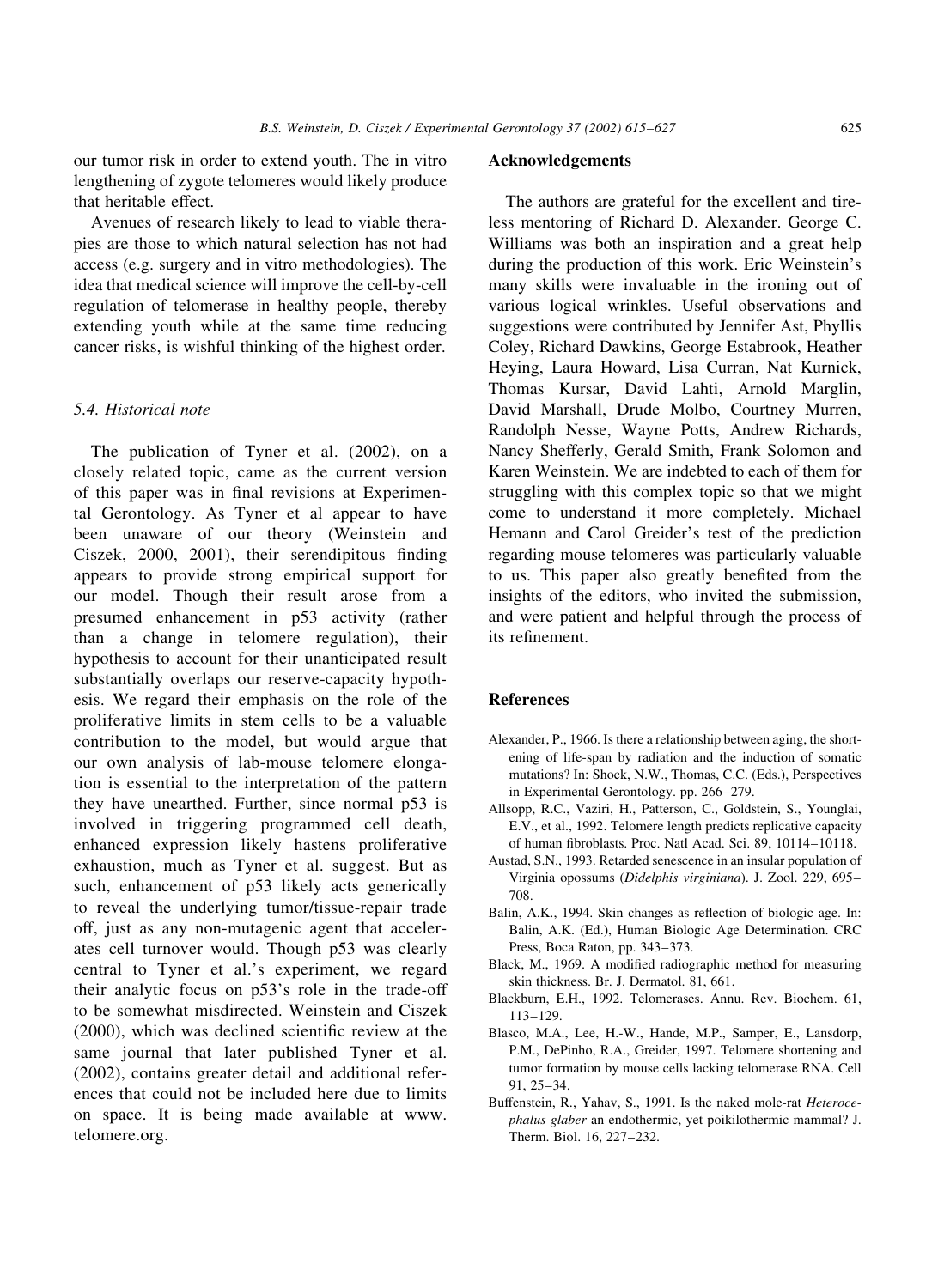- Cairns, J., 1975. Mutation selection and the natural history of cancer. Nature 255, 197-200.
- Campbell, K.H.S., Mcwhir, J., Ritchie, W.A., Wilmut, I., 1996. Sheep cloned by nuclear transfer from a cultured cell line. Nature 380, 64-66.
- Campisi, J., 2001. From cells to organisms: can we learn about aging from cells in culture? Exp. Gerontol. 36,  $607 - 618.$
- Campisi, J., Dimri, G., Hara, E., 1996. Control of replicative senescence. In: Schneider, E.L., Rowe, J.W. (Eds.), Handbook of the Biology of Aging. Academic Press, San Diego, pp. 121-149.
- Chang, E., Harley Calvin, B., 1995. Telomere length and replicative aging in human vascular tissues. Proc. Natl Acad. Sci. 92, 11190-11194.
- Cristofalo, V., Allen, R., Pignolo, R., Martin, B., Beck, J., 1998. Relationship between donor age and the replicative lifespan of human cells in culture: a reevaluation. Proc. Natl Acad. Sci. 95, 10614-10619.
- De Lange, T., 1998. Telomeres and senescence: ending the debate. Science 279, 334–335.
- Faragher, R.G.A., Kill, I.R., Hunter, J.A.A., Pope, F.M., Tannock, C., et al., 1993. The gene responsible for Werner syndrome may be a cell division counting gene. Proc. Natl Acad. Sci. 90, 12030-12034.
- Figueroa, R., Lindenmaier, H., Hergenhahn, M., Nielsen, K., Boukamp, P., 2000. Telomere erosion varies during in vitro aging of normal human fibroblasts from young and adult donors. Cancer Res. 60, 2770-2774.
- Greider, C.W., 1998. Telomerase activity, cell proliferation, and cancer. Proc. Natl Acad. Sci. 95, 90-92.
- Greider, C.W., 1999. Telomeres do d-loop-t-loop. Cell 97, 419- $422$
- Griffith, J.K., Bryant, J.E., Fordyce, C.A., Gilliland, F.D., Joste, N.E., et al., 1999. Reduced telomere DNA content is correlated with genomic instability and metastasis in invasive human breast carcinoma. Breast Cancer Res. Tr. 54, 59-64.
- Hamilton, W.D., 1966. The moulding of senescence by natural selection. J. Theor. Biol. 12, 12-45.
- Harley, C.B., 1997. Human aging and telomeres. In: Chadwick, D.J., Cardew, G. (Eds.), Telomeres and Telomerase. Wiley, Chichester, pp. 129-144.
- Harley, C.B., Futcher, A.B., Greider, C.W., 1990. Telomeres shorten during aging of human fibroblasts. Nature 345, 458-460
- Hayflick, L., Moorhead, P.S., 1961. The serial cultivation of human diploid cell strains. Exp. Cell Res. 25, 585-621.
- Hemann, M.T., Greider, C.W., 2000. Wild-derived inbred mouse strains have short telomeres. Nucl. Acid Res. 28, 4474-4478
- Jennings, B.J., Ozanne, S.E., Dorling, M.W., Hales, C.N., 1999. Early growth determines longevity in male rats and may be related to telomere shortening in the kidney. Febs Lett. 448,  $4 - 8$ .
- Kim, N.W., Piatyszek, M.A., Prowse, K.R., Harley, C.B., West, M.D., et al., 1994. Specific association of human telomerase activity with immortal cells and cancer. Science 266, 2011-2015.
- Kipling, D., Cooke, H.J., 1990. Hypervariable ultra-long telomeres in mice. Nature 347, 400-402.
- Lanza, R.P., Cibell, J.B., Blackwell, C., Cristofalo, V.J., Francis, M.K., et al., 2000. Extension of cell life-span and telomere length in animals cloned from senescent cells. Science 288, 665-668
- Lee, H.W., Blasco, M.A., Gottlieb, G.J., Horner, J.W., Greider, C.W., et al., 1998. Essential role of mouse telomerase in highly proliferative organs. Nature 392, 569-574.
- Li, Y., Deeb, B., Pendergrass, W., Wolf, N., 1996. Cellular proliferative capacity and life span in small and large dogs. J. Gerontol. 51, B403-B408.
- Ly, D.H., Lockhart, D.J., Lerner, R.A., Schultz, P.G., 2000. Mitotic misregulation and human aging. Science 287, 2486–2492.
- Medawar, P.B., 1952. An Unsolved Problem in Biology. H.K. Lewis, London.
- National Research Council, 1981. Mammalian Models for Research on Aging. National Academy Press, Washington, DC.
- Reznick, D.N., 1997. Life history evolution in guppies (Poecilia reticulata): Guppies as a model for studying the evolutionary biology of aging. Exp. Gerontol. 32, 245-258.
- Ricklefs, R.E, Finch, C.E., 1995. Aging: A Natural History. Scientific American Library, New York.
- Rohme, D., 1981. Evidence for a relationship between longevity of mammalian species and life spans of normal fibroblasts in vitro and erythrocytes in vivo. Proc. Natl Acad. Sci. 78, 5009-5013.
- Rudolph, K.L., Chang, S., Lee, H.-W., Blasco, M., Gottlieb, G.J., et al., 1999. Longevity, stress response, and cancer in aging telomerase-deficient mice. Cell 96, 701-712.
- Samaras, T.T., Elrick, H., 1999. Height, body size and longevity. Acta Medica Okayama 53, 149-169.
- Savre-Train, I., Gollahon, L.S., Holt, S.E., 2000. Clonal heterogeneity in telomerase activity and telomere length in tumorderived cell lines. Proceedings of the Society for Experimental Biology and Medicine, vol. 223, pp. 379-388.
- Shay, J.W., Wright, W.E., 1999. Telomeres and telomerase in the regulation of human cellular aging. In: Bohr, V.A., Clark, B.F.C., Stevnsner, T. (Eds.), Molecular Biology of Aging. Alfred Benzon symposium 44 Munksgaard, Copenhagen, pp.  $148 - 158.$
- Shiels, P.G., Kind, A.J., Campbell, K.H.S., Waddington, D., Wilmut, I., et al., 1999. Analysis of telomere lengths in cloned sheep. Nature 399, 316-317.
- Tyner, S.D., Venkatachalam, S., Choi, J., Jones, S., Ghebranious, N., et al., 2002. p53 mutant mice that display early aging-associated phenotypes. Nature 415, 45–53.
- Ulaner, G.A., Giudice, L.C., 1997. Developmental regulation of telomerase activity in human fetal tissues during gestation. Mol. Hum. Reprod. 3, 769-773.
- Wang, J., Hannon, G.J., Beach, D.H., 2000. Risky immortalization with telomerase. Nature 405, 754-755.
- Weinstein, B.S., Ciszek, D., 2000. Life's slow fuse: telomeres, tumours and the evolution of vertebrate senescence. Nature Submission #W08077, www.telomere.org
- Weinstein, B.S., Ciszek, D., 2001. Behavior of the naked mole-rat (Heterocephalus glaber), with emphasis on factors related to the

626